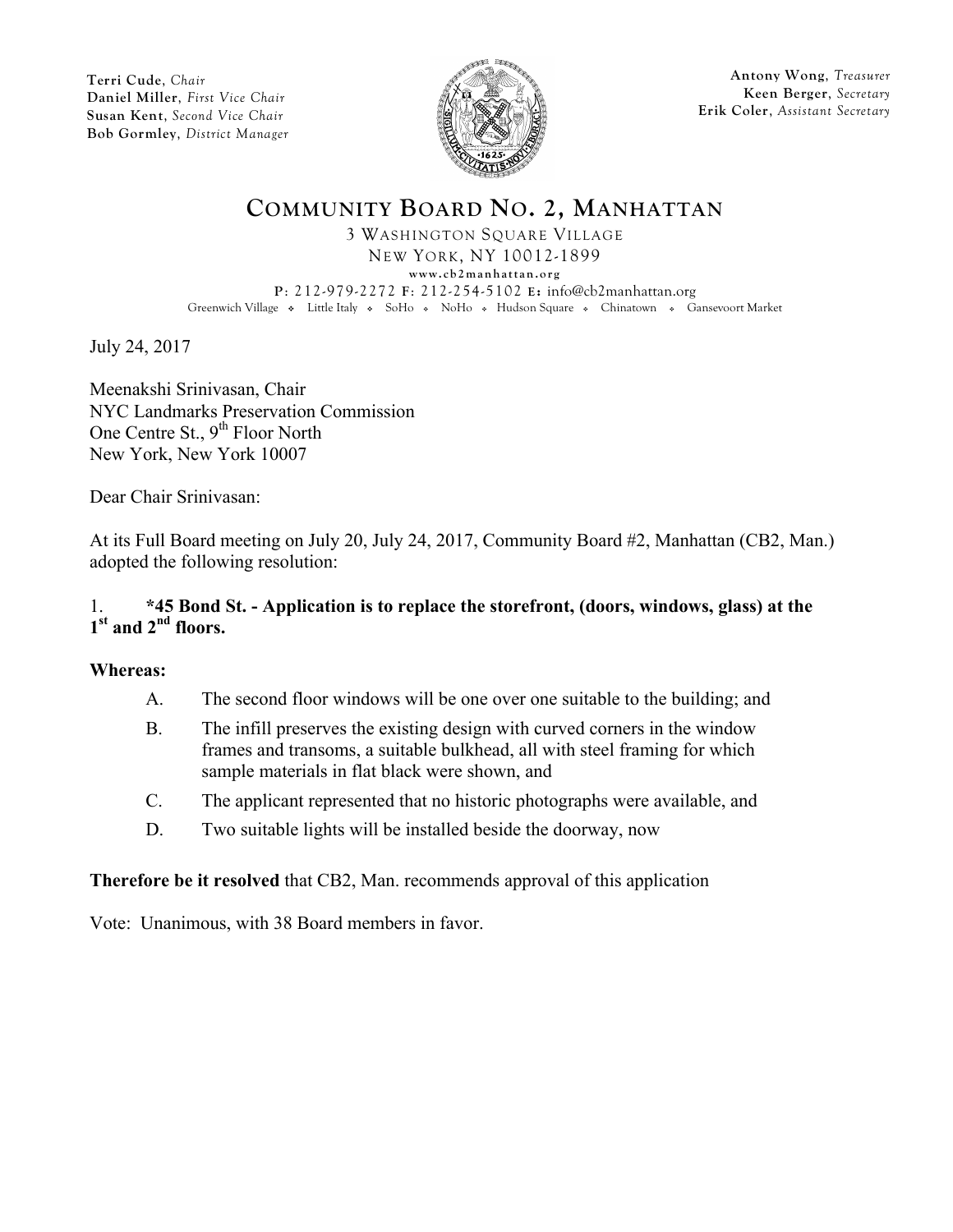

**Antony Wong**, *Treasurer* **Keen Berger**, *Secretary* **Erik Coler**, *Assistant Secretary*

# **COMMUNITY BOARD NO. 2, MANHATTAN**

3 WASHINGTON SQUARE VILLAGE NEW YORK, NY 10012-1899 **www.cb2manhattan.org P**: 212-979-2272 **F**: 212-254-5102 **E:** info@cb2manhattan.org Greenwich Village • Little Italy • SoHo • NoHo • Hudson Square • Chinatown • Gansevoort Market

July 24, July 24, 2017

Meenakshi Srinivasan, Chair NYC Landmarks Preservation Commission One Centre St., 9<sup>th</sup> Floor North New York, New York 10007

Dear Chair Srinivasan:

At its Full Board meeting on July 20, July 24, 2017, Community Board #2, Manhattan (CB2, Man.) adopted the following resolution:

### 2. **\*408-410 Avenue of the Americas – Application is to legalize rooftop mechanical equipment pieces installed without LPC permits.**

#### **Whereas:**

- A. A considerable amount of mechanical equipment has been installed over time without permits; and
- B. Care has been taken to install the equipment as far from the facade as practical in order to minimize the visibility from a public thoroughfare, and
- C. Certain ductwork that is visible will be lowered so that it is not visible, now

### **Therefore be it resolved** that CB2, Man. recommends approval of this application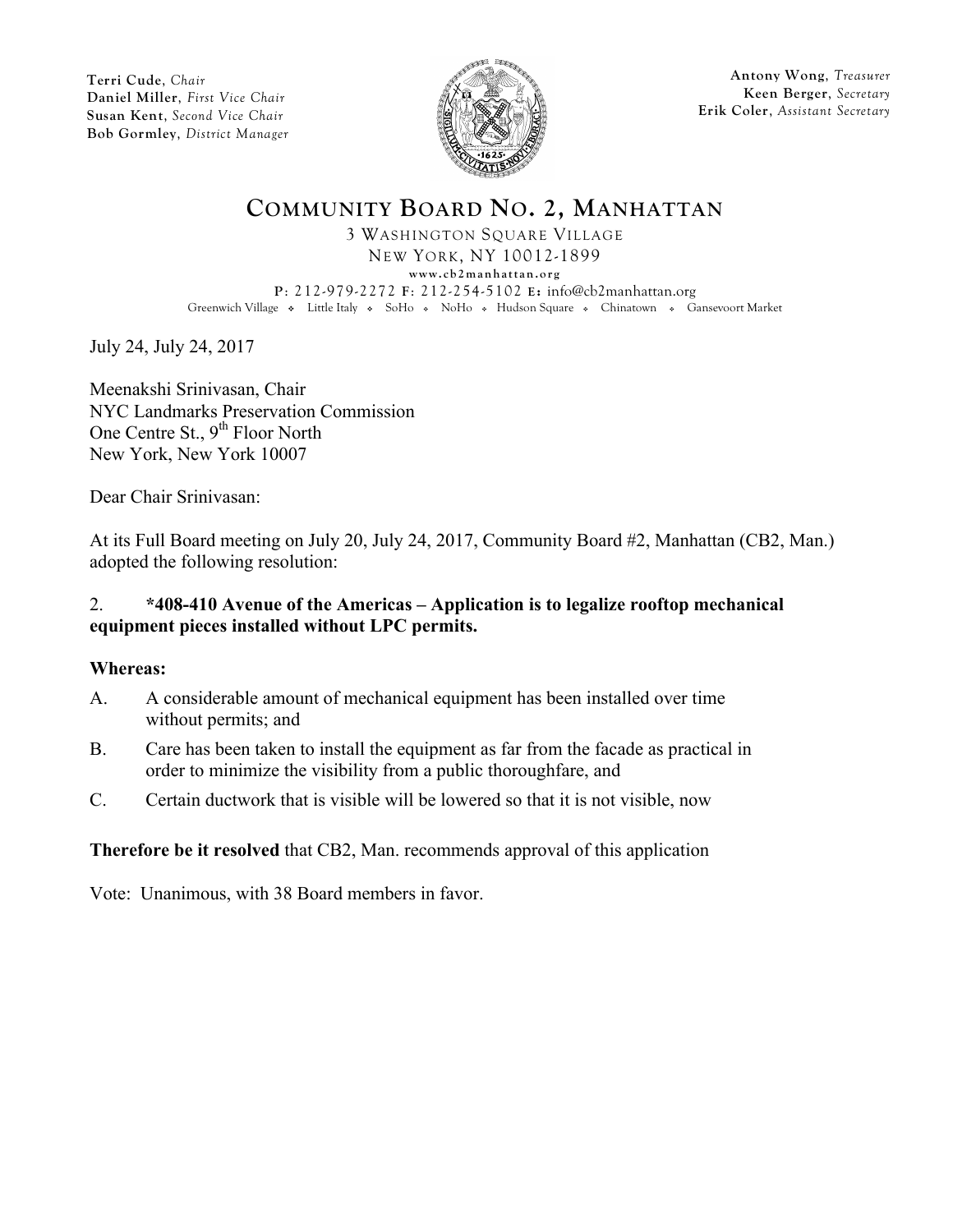

**Antony Wong**, *Treasurer* **Keen Berger**, *Secretary* **Erik Coler**, *Assistant Secretary*

# **COMMUNITY BOARD NO. 2, MANHATTAN**

3 WASHINGTON SQUARE VILLAGE NEW YORK, NY 10012-1899 **www.cb2manhattan.org P**: 212-979-2272 **F**: 212-254-5102 **E:** info@cb2manhattan.org Greenwich Village • Little Italy • SoHo • NoHo • Hudson Square • Chinatown • Gansevoort Market

July 24, July 24, 2017

Meenakshi Srinivasan, Chair NYC Landmarks Preservation Commission One Centre St., 9<sup>th</sup> Floor North New York, New York 10007

Dear Chair Srinivasan:

At its Full Board meeting on July 20, July 24, 2017, Community Board #2, Manhattan (CB2, Man.) adopted the following resolution:

### 3. \***76 Wooster St. - Application is to install a previously existing fire escape.**

#### **Whereas:**

- A. The proposed fire escape replicates the one shown in historic photograph and is similar to fire escapes on similar buildings in the neighborhood, and
- B. A ladder from the top floor to the roof, required by code for the proposed new use of the building, is in keeping with the style of the fire escape and examples on similar buildings in the district shown in photographs, and
- C. The applicant represented that required Certificate of Occupancy and other Department of Buildings permits have not been secured for the variance and work to convert the use of the building to a use that requires the fire escape, and
- D. The Landmarks Committee takes exception to the review by staff rather than a full Board and Commission consideration of the ground floor storefront infill, signage, and lighting and in order not to inconvenience the applicant it has reviewed this portion of the application, now

#### **Therefore be it resolved** that CB2, Man. recommends:

- A. Denial of the application for the fire escape unless a Certificate of Occupancy and other permits are secured in connection with the conversion of the building to a use that requires the installation of the fire escape, and
- B. The Board recommends that the storefront infill, signage and lighting are acceptable.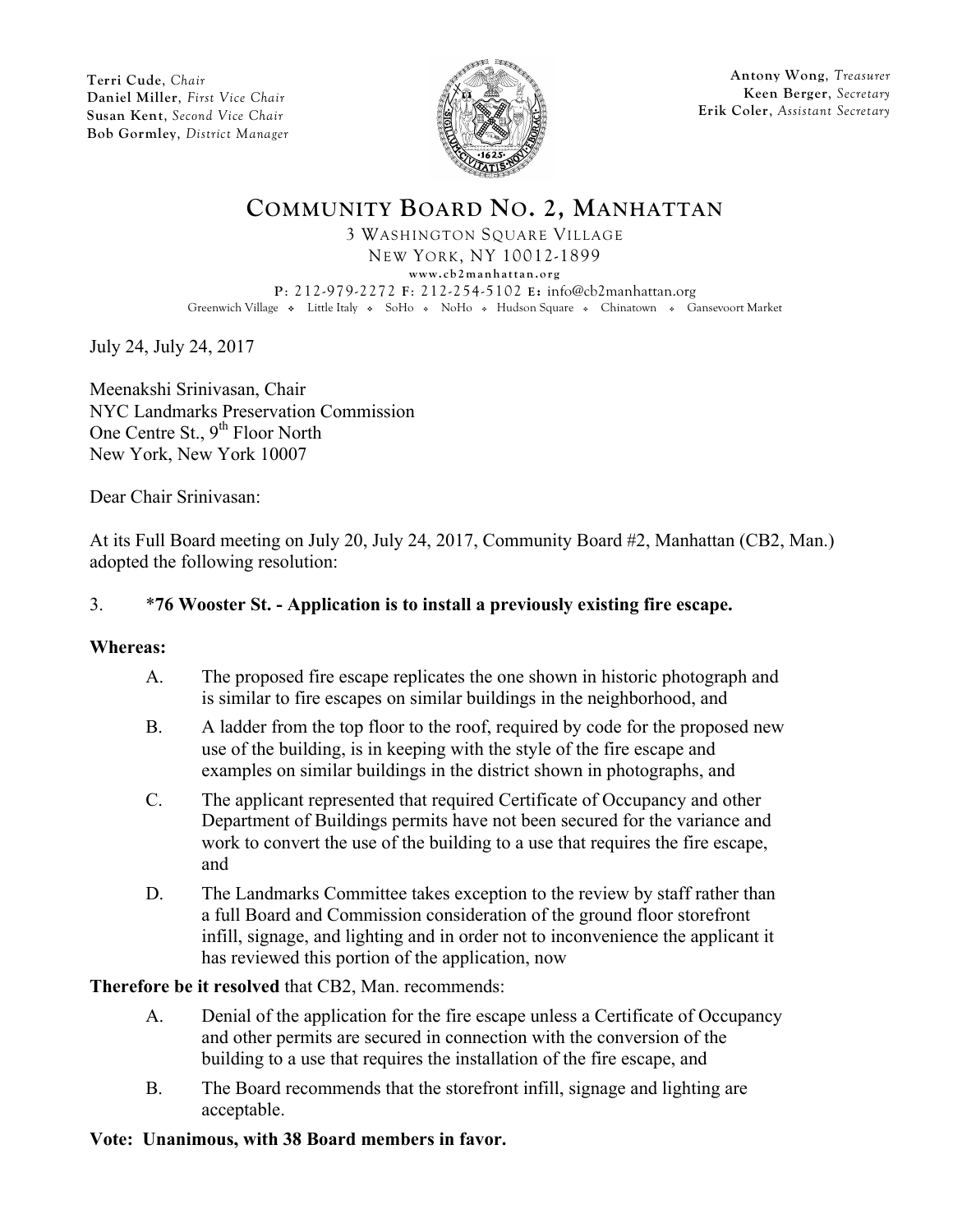

**Antony Wong**, *Treasurer* **Keen Berger**, *Secretary* **Erik Coler**, *Assistant Secretary*

# **COMMUNITY BOARD NO. 2, MANHATTAN**

3 WASHINGTON SQUARE VILLAGE NEW YORK, NY 10012-1899

**www.cb2manhattan.org**

**P**: 212-979-2272 **F**: 212-254-5102 **E:** info@cb2manhattan.org Greenwich Village • Little Italy • SoHo • NoHo • Hudson Square • Chinatown • Gansevoort Market

July 24, July 24, 2017

Meenakshi Srinivasan, Chair NYC Landmarks Preservation Commission One Centre St., 9<sup>th</sup> Floor North New York, New York 10007

Dear Chair Srinivasan:

At its Full Board meeting on July 20, July 24, 2017, Community Board #2, Manhattan (CB2, Man.) adopted the following resolution:

### 4. **\*143 Spring St. – Application is to install a barrier free access ramp at existing storefront on Wooster Street side.**

#### **Whereas:**

- A. A sidewalk ramp leading to entrance of the contemporary portion of the building in diamond plate with steel railings similar to examples in the district is proposed, and
- B. The proposed plan retains required sidewalk width between the ramp and the tree pit opposite; and
- C. The applicant represented that lowering the entryway and installing an interior ramp or lift would intrude on the ceiling height in the cellar below which is used for storage, now

**Therefore be it resolved** that CB2, Man. recommends:

**Denial of the application in that there are alternative reasonable layouts inside the building to achieve the ADA entrance requirement without occupying sidewalk public space.**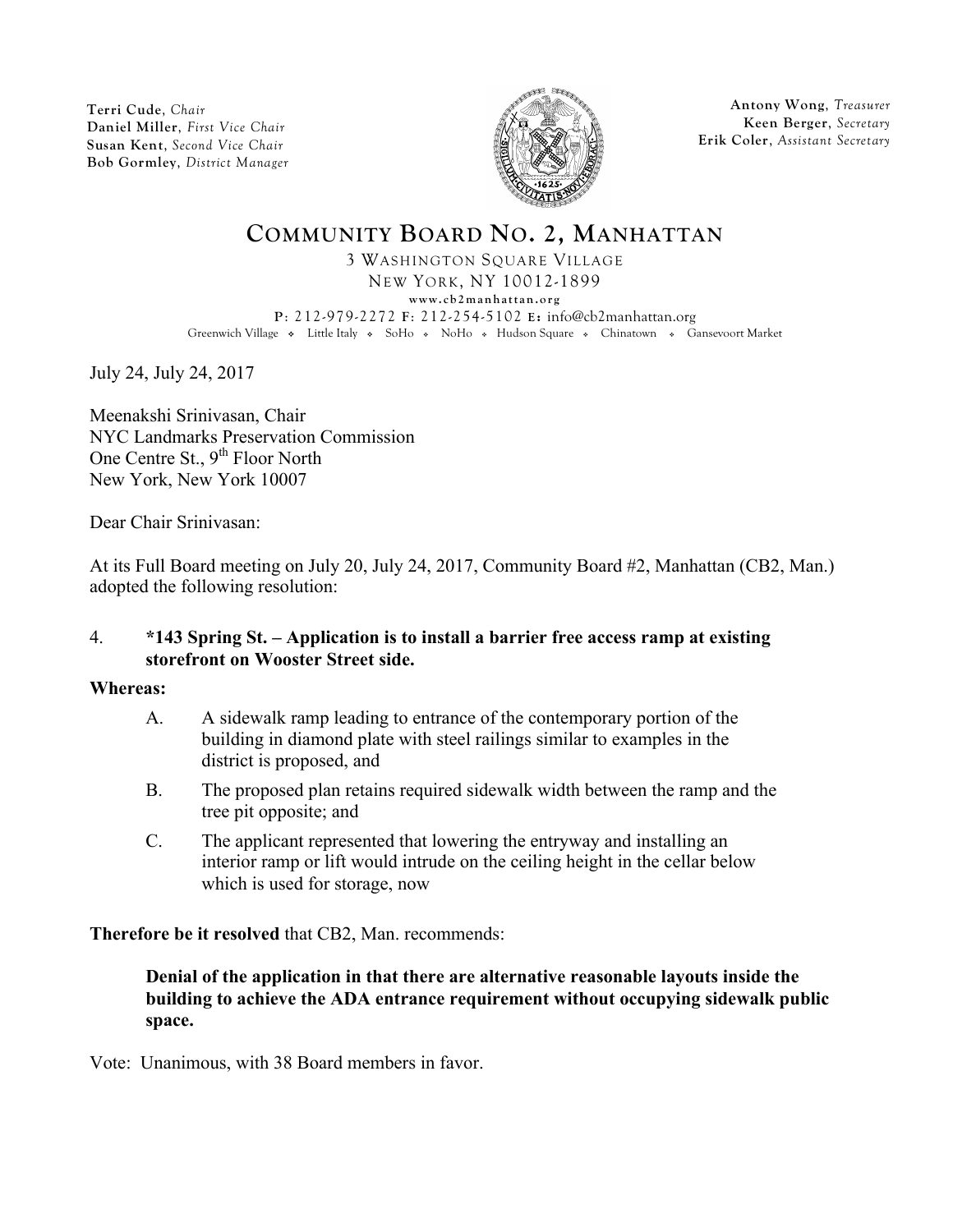

**Antony Wong**, *Treasurer* **Keen Berger**, *Secretary* **Erik Coler**, *Assistant Secretary*

## **COMMUNITY BOARD NO. 2, MANHATTAN**

3 WASHINGTON SQUARE VILLAGE NEW YORK, NY 10012-1899 **www.cb2manhattan.org P**: 212-979-2272 **F**: 212-254-5102 **E:** info@cb2manhattan.org Greenwich Village • Little Italy • SoHo • NoHo • Hudson Square • Chinatown • Gansevoort Market

July 24, July 24, 2017

Meenakshi Srinivasan, Chair NYC Landmarks Preservation Commission One Centre St., 9<sup>th</sup> Floor North New York, New York 10007

Dear Chair Srinivasan:

At its Full Board meeting on July 20, July 24, 2017, Community Board #2, Manhattan (CB2, Man.) adopted the following resolution:

6. **\*41 Greenwich Ave. - Application is to reconstruct the brick façade in kind with matching historic brick, replace lintels and sills in cast stone to match the historic stone, replace windows in kind, and replace the existing cornice in a fiberglass assembly to replicate the historic profile.**

**Whereas:**

- A. The front facade is deteriorated, as illustrated in photographs and attested to by the structural engineer retained by the applicant, and will be rebuilt, and
- B. The brickwork will be reproduced in kind; matching the existing facade, and
- C. The third and fourth story windows will reproduce the existing windows in kind, and
- D. The second floor small window is to be replaced with a window similar to the other existing window openings on the same floor the existing windows match the upper stories, and
- E. The second floor windows lack a sill, disturbing the historic pattern and proportion of the fenestration, and
- F. The ground floor entrance is to be raised to street level with a simple surround and the windows are, now

**Therefore be it resolved** that CB2, Man. recommends:

### **Denial of the application, unless the storefront of the ground floor is lowered to reveal the three windowsills to match the upper stories windows**.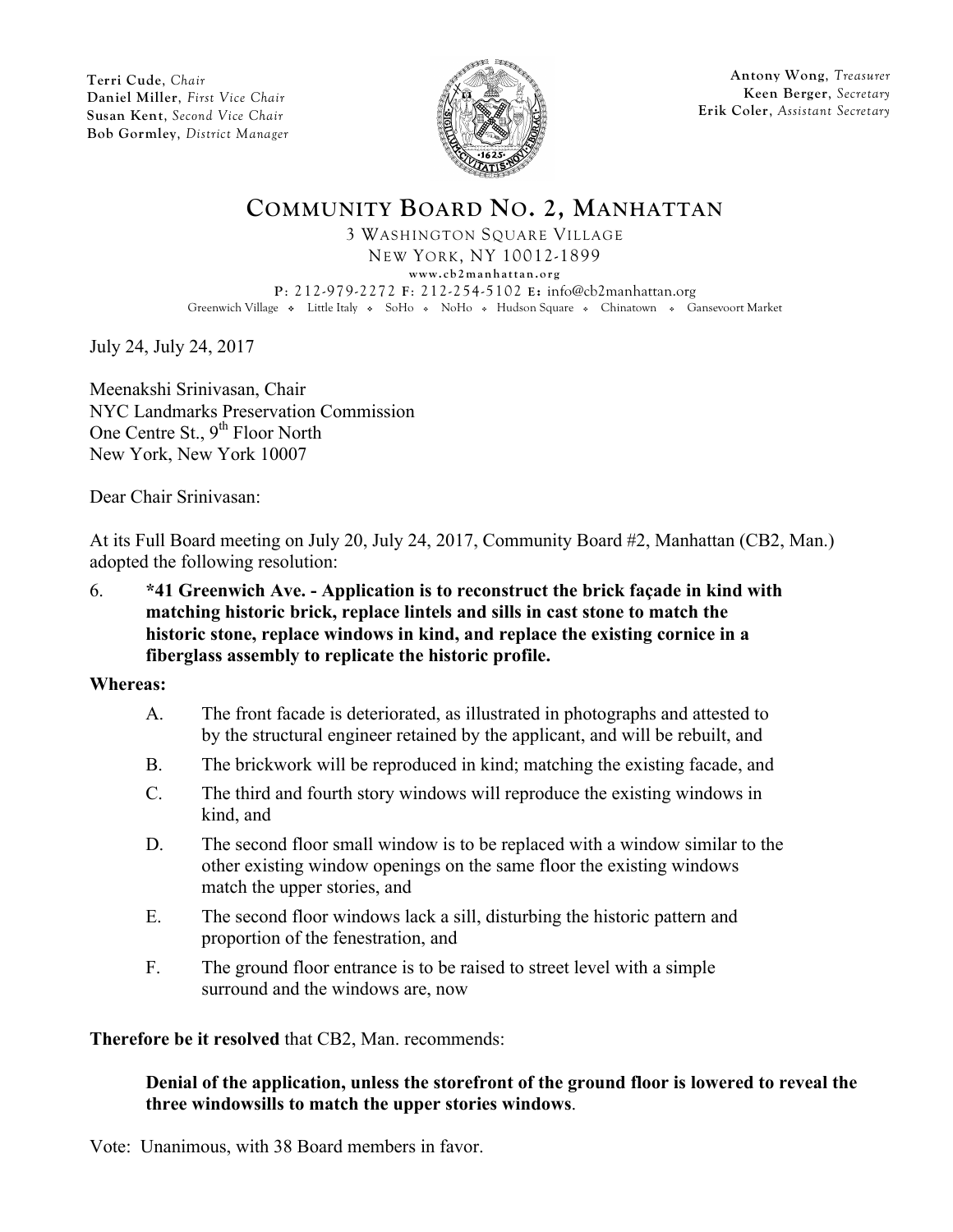

**Antony Wong**, *Treasurer* **Keen Berger**, *Secretary* **Erik Coler**, *Assistant Secretary*

# **COMMUNITY BOARD NO. 2, MANHATTAN**

3 WASHINGTON SQUARE VILLAGE NEW YORK, NY 10012-1899 **www.cb2manhattan.org P**: 212-979-2272 **F**: 212-254-5102 **E:** info@cb2manhattan.org Greenwich Village • Little Italy • SoHo • NoHo • Hudson Square • Chinatown • Gansevoort Market

July 24, July 24, 2017

Meenakshi Srinivasan, Chair NYC Landmarks Preservation Commission One Centre St., 9<sup>th</sup> Floor North New York, New York 10007

Dear Chair Srinivasan:

At its Full Board meeting on July 20, July 24, 2017, Community Board #2, Manhattan (CB2, Man.) adopted the following resolution:

### **7. \*308 W. 4th St. - Application is to alter the windows at the West 4th Street (east) façade at the 1st floor, to alter the rear façade, and to excavate the rear yard.**

#### **Whereas:**

- A. The windows on the third and fourth floors are to be replaced by historically correct six over six windows, and
- B. It is proposed to remove historical material from below the existing, original parlour floor window openings in order to accommodate six over nine windows which, though they are prevalent in the neighborhood, are historically inaccurate for this building, and
- C. The entryway and window frames will be painted black; and
- D. the non-historic window and door on the parlor level, and deck and stairs to the rear garden will be removed, and
- E. The proposed single pane tilt windows, replace the appropriate double hung one over one windows in the rear façade, and the full width wall of floor to ceiling windows at the garden level show no historic regard for proportion of masonry to glazing, and are aggressively modern, disturb the integrity of the building and are totally inappropriate in a row house, and
- F. The rear garden is to be lowered two feet with a 30-inch perimeter to assure that adjoins properties are not disturbed, now

**Therefore be it resolved** that CB2, Man. recommends: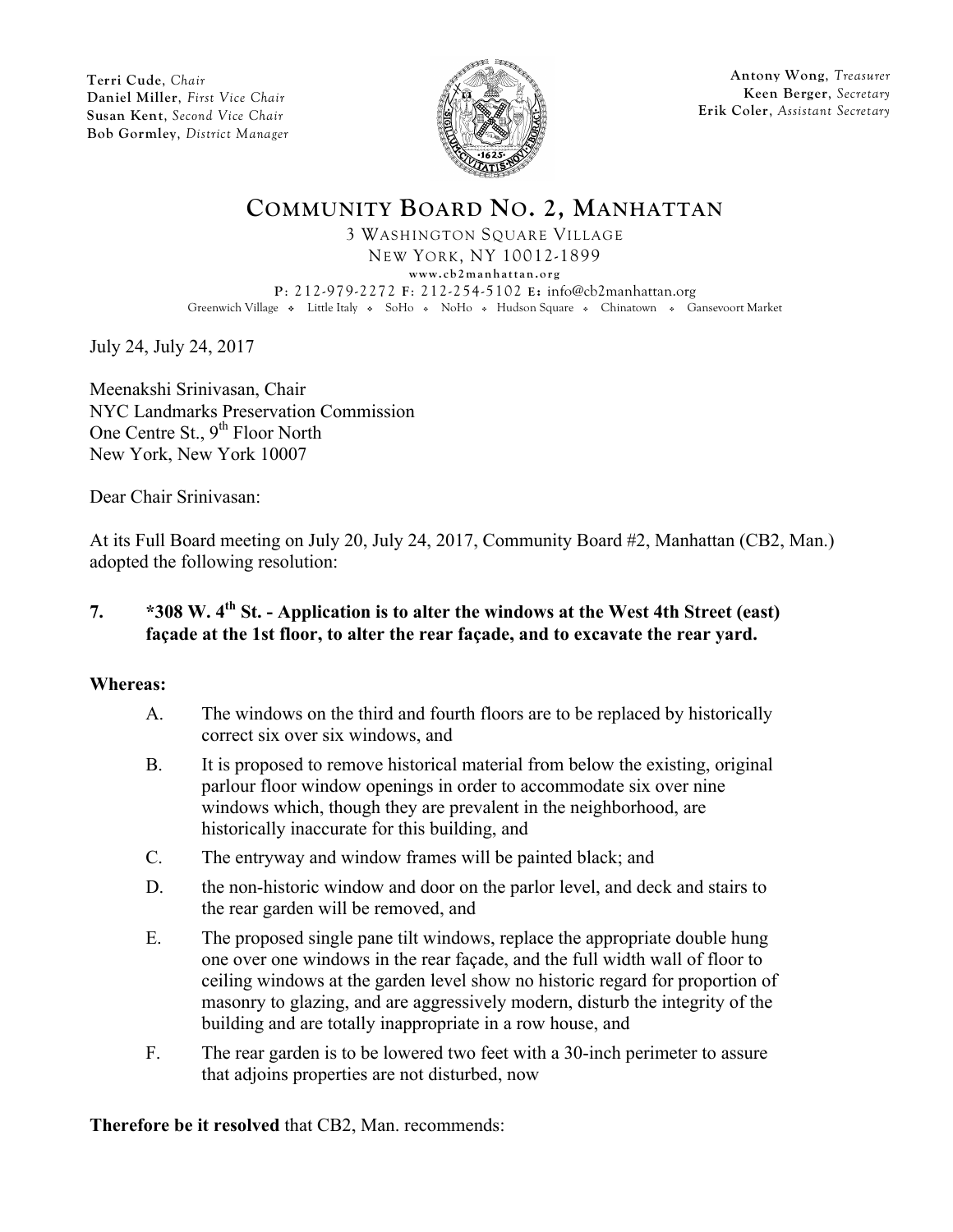- **A. Approval of the front facade upper windows and paint color of the windows and doorway, and**
- **B. Denial of the alteration of the window openings in the front facade parlour windows, and**
- **C. Approval of the reconfiguration of the rear facade window openings and the lowering of the garden, and**
- **D. Denial of the rear façade single pane windows on the upper floors and the full width wall of floor to ceiling windows at the garden level.**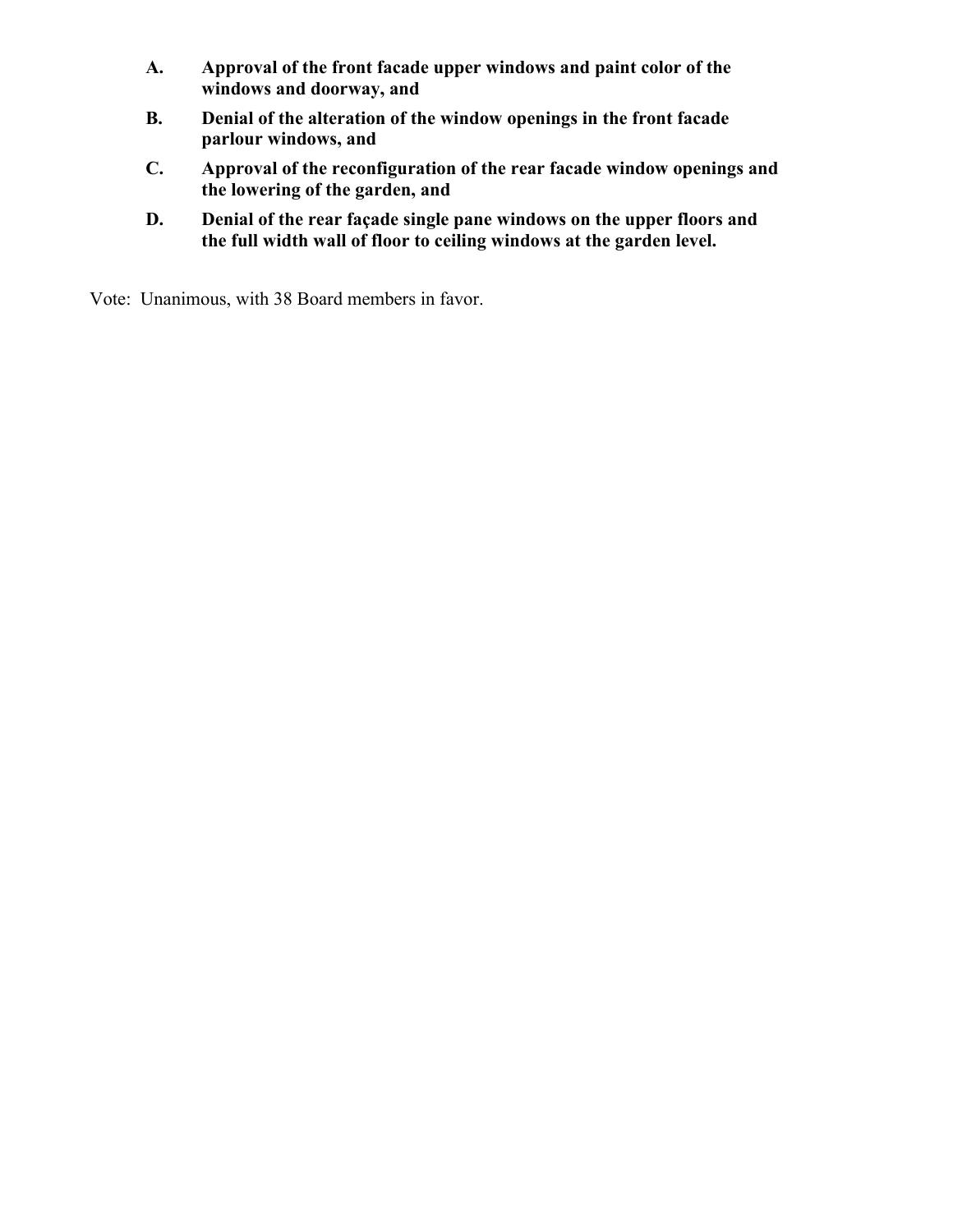

**Antony Wong**, *Treasurer* **Keen Berger**, *Secretary* **Erik Coler**, *Assistant Secretary*

# **COMMUNITY BOARD NO. 2, MANHATTAN**

3 WASHINGTON SQUARE VILLAGE NEW YORK, NY 10012-1899 **www.cb2manhattan.org P**: 212-979-2272 **F**: 212-254-5102 **E:** info@cb2manhattan.org Greenwich Village • Little Italy • SoHo • NoHo • Hudson Square • Chinatown • Gansevoort Market

July 24, July 24, 2017

Meenakshi Srinivasan, Chair NYC Landmarks Preservation Commission One Centre St., 9<sup>th</sup> Floor North New York, New York 10007

Dear Chair Srinivasan:

At its Full Board meeting on July 20, July 24, 2017, Community Board #2, Manhattan (CB2, Man.) adopted the following resolution:

### 8. \***83 Wooster St. – Application is to install/paint a wall sign directly on the side wall.**

#### **Whereas:**

- A. An existing historic ghost sign contributes greatly to the landmark and aesthetic character of the neighborhood, and
- B. Even a temporary covering of the existing sign would deprive the neighborhood of enjoyment of this emblematic bit of history, and
- C. The existing sign, as a "ghost" sign and on account of its age, is presumed to be in a delicate condition, and
- D. The applicant represented, without substantiation or plausible explanation of the method to be used, that the proposed sign to be painted over the existing sign could be applied and removed without harm to the existing sign, and
- E. There was very considerable strong opposition to making any change that endangers or obscures the sign by the public in writing and delivered by a resident of the district,

**Therefore be it resolved that** CB2, Man. strongly recommends denial of this proposal.